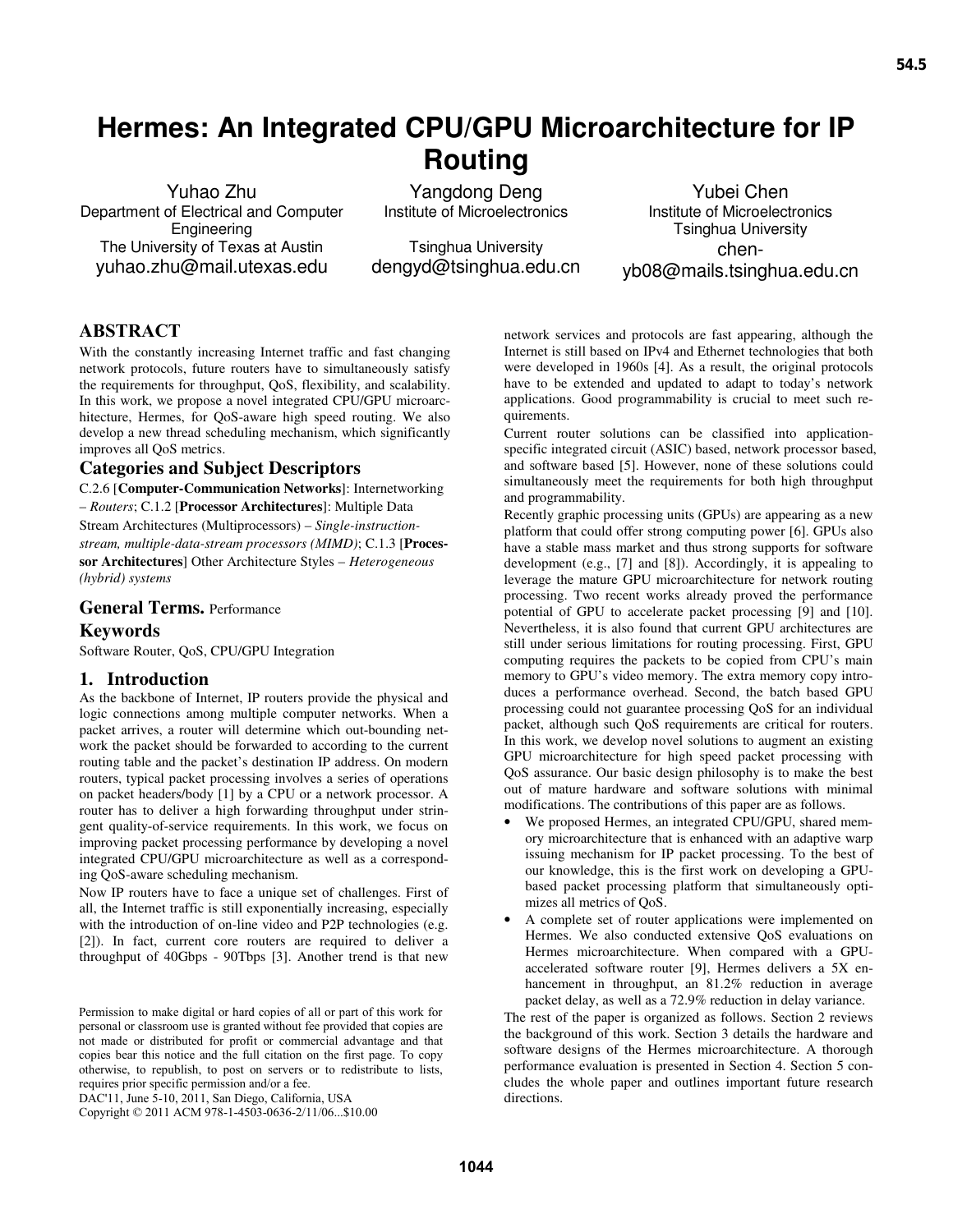# **2**. **Background and Motivation**

The responsibility of a router is to deliver packets from ingress ports to egress ports in a timely manner. The fundamental tasks of IP layer packet processing involves checking IP header, packet classification, routing table lookup, decrementing TTL value, and packet fragmentation. The critical path of a complete IP router tasks chain is presented as follows: Checking IP Header (Check-IPHeader)  $\rightarrow$  Packet Classification (Classifier)  $\rightarrow$  Routing Table Lookup (RTL)  $\rightarrow$  Decrementing TTL (DecTTL)  $\rightarrow$  IP Fragmentation (Fragmentation) [4]. In addition, to meet the everdemanding requirements for intrusion detection, deep packet inspection (DPI) [11] is increasingly becoming a regular task deployed before routing processing or even an integral part of modern IP routers. We use all the above tasks as benchmark applications in our experimental evaluations.

#### **2.1 Current IP Router Solutions**

Modern IP router solutions can be classified into three main categories, hardware routers, software routers and programmable network processors (NPUs) [5].

Hardware routers depend on customized hardware, i.e., ASICs, to deliver the highest performance with the least power/area overhead. Nonetheless, hardware routers suffer from the long design turnaround time, high non-recurring engineering (NRE) cost, and poor scalability and programmability. Such hurdles have made ASIC based solutions gradually out of the mainstream routers.

In contrast, software routers implement all packet processing applications as programs running on commodity computers (e.g., [12]). They are extremely flexible because any change in network configurations and protocols can be realized through reprogramming. Furthermore, general purpose processors are targeting a much more massive market and thus backed up with more mature operating systems and development tools. However, it is extremely challenging for pure software routers to deliver sufficient processing power required by high performance networks. Typically, software routers could only deliver a throughput of 1-3Gbps, which is considerably lower than the required throughput of 40Gbps - 90Tbps for core networking equipment [3]. Therefore, such routers can only be used in relatively small networks.

In the middle of the solution spectrum is the network processing unit (NPU) based IP routers. NPUs are dedicated packet processing engines by integrating a given number of identical processing elements designed for packet manipulation [13]. A clear downside of NPUs is that so far no effective programming models have been constructed due to the limited size of market and customer base [14]. The small volume of NPUs also leads to prohibitive per-chip cost. In addition, network processors often need customized logic modules for critical path processing [3]. Such modules could not be reprogrammed for new network protocols. The above hurdles already forced some top NPU vendors to close their product line of network processor [15] and resort to multi-core based router solutions (e.g., [16]).

## **2.2 GPU Architecture and Programming Model**

Originally designed for graphics acceleration, GPUs are recently emerging as a high performance general-purpose computing platform [6]. A typical GPU is organized as an array of multiprocessors or shader cores. Each shader core will deploy multiple streaming processors (SPs) as well as a small amount of software controlled shared memory. A GPU program deploys a large number of threads organized into blocks with each block assigned to a unique shader core. A shader core would then decom-

pose a block of threads into 32-thread warps. A warp is the basic unit of job scheduling on GPUs. Each warp will always follow the same instruction schedule with each thread handling a different data set. In other words, a warp of threads would execute instructions in a single-instruction, multiple data (SIMD) fashion. GPUs are supported with a video memory, or global memory in NVIDIA's CUDA terminology. The global memory offers a high memory bandwidth, but also incurs a long latency.

# **2.3 Pros and Cons of GPU Based Packet Processing**

The Internet services are realized through a hierarchical organization of packet processing. Generally the processing of a packet is independent with others. Such a fundamental observation suggests that GPU is potentially a good packet processing engine because various SP cores could handle multiple packets in parallel. Two recent works reported in [9] and [10] already proved the potential of GPUs for packet processing. It is shown that a GPU based software router solution could outperform a CPU baseline router by a factor of up to 30X.

However, two main problems still need to be resolved before a GPU accelerated software routers can be practical. First of all, the communication mechanism between CPU and GPU seriously degrades system throughput. In fact, the packets arriving at the router are first copied to CPU main memory and then to GPU global memory through a PCI Express (PCIe) bus with a peak bandwidth of 8GB/s [17]. The extra memory copy introduces performance and power overhead. The situation is exemplified by a signature matching application reported in [9]: the pure processing throughput of GPU can be over 30 times higher than that of CPU, but the speed-up degrades to 5X when considering the data transfer overhead.

Secondly, the GPU's batch processing model introduces a "throughput vs. delay" dilemma. The design philosophy of GPU is to employ the parallel architecture to maximize the overall throughput. Therefore, to best leverage the computing power of GPU, it is beneficial to accumulate data for sufficient parallelism. For packet processing, it means that the CPU needs to buffer enough packets before they can be transferred to GPU for parallel processing. Such a mechanism could worsen the latency for certain packets. Suppose each time *batch\_transfer\_granularity* bytes of data between CPU and GPU at a line card rate of *line\_card\_rate* of bytes per second. Then under the extreme condition, the earliest arrived packet in a buffer has to wait for a time of *batch\_transfer\_granularity / line-card\_rate* before it can be served. In addition, the GPU programming model typically organizes threads into blocks for batch processing. This organization further exacerbates the worst-case delay because a block finishes execution only when all internal threads have completed.

## **3. Hermes System**

In this work, we developed Hermes, a heterogeneous microarchitecture with CPU and GPU integrated on a single chip. The memory copy overhead can thus be removed by sharing a common memory system between CPU and GPU. On top of such a microarchitecture, we proposed an adaptive warp issuing mechanism to reduce worst-case packet latency. In this section, we first discuss the underlying microarchitecture, and then detail the adaptive warp issuing mechanism as well as its corresponding software extensions.

#### **3.1 CPU/GPU Integration with Shared memory**

With the rapidly growing integration capacity made available by the advancement of semiconductor process, it is now feasible to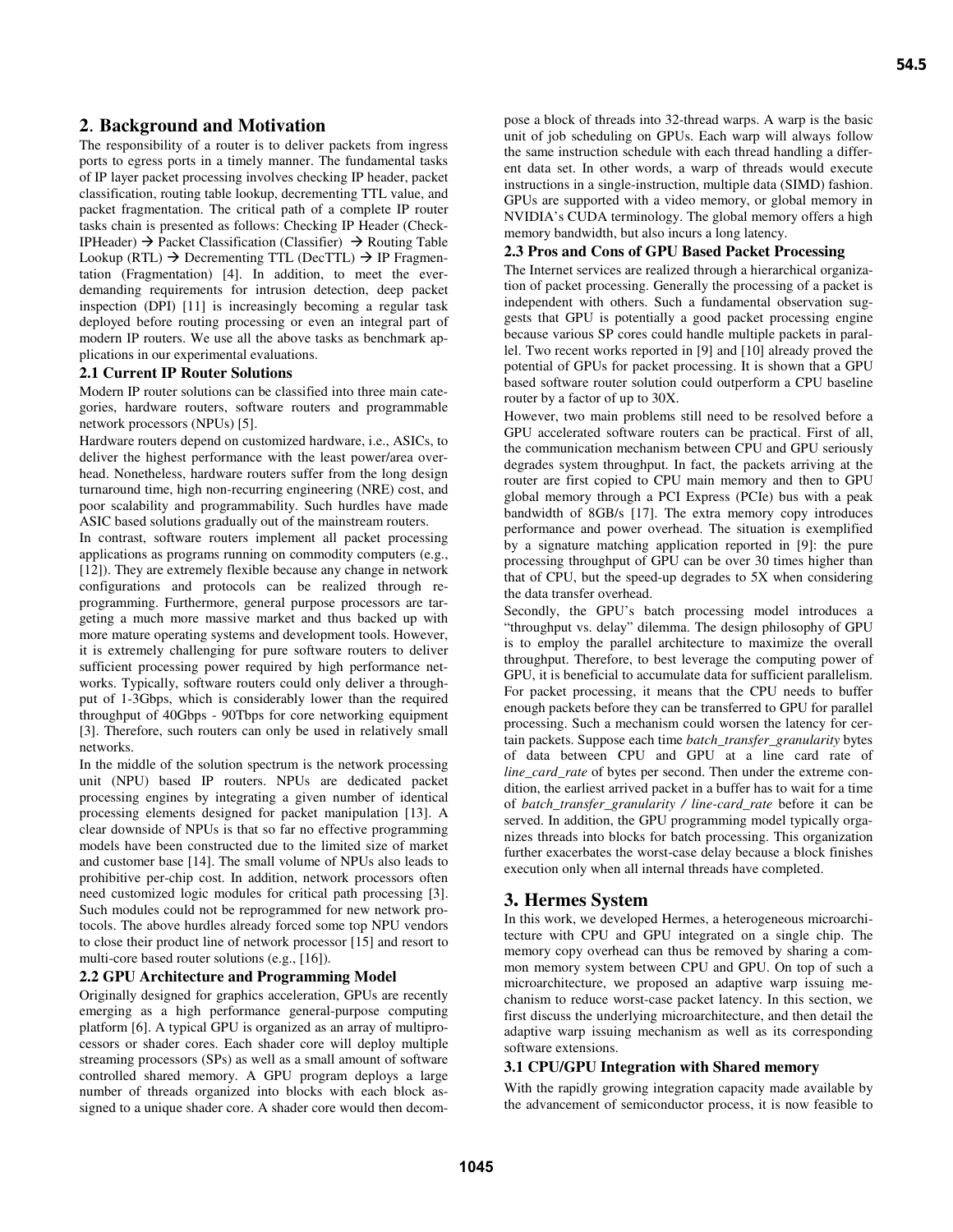integrate closely-coupled CPU and GPU cores on a single chip (e.g., [18]). The CPU and GPU access a common memory structure including both caches and DRAMs. Since Hermes is designed for high-performance network processing, we choose to use GDDR5 [19] DRAM chips for better bandwidth. A diagram of Hermes is shown in Figure 1.

The overall execution flow remains the same as a classical heterogeneous CPU/GPU system (e.g., [9][10]). The CPU is responsible for creating and initializing data structures according to packet processing applications. Upon the arrival of network packets, the packet data are stored into the shared memory and then fetched by shader cores for processing. Finally, the contents of the processed packets are updated in the shared memory, where they can be either further processed by CPU or directly forwarded to the destinations.



**Figure 1. Hermes microarchitecture**

The shared memory system serves as a large packet buffer to avoid the classical buffer sizing problem (e.g., [20]). In a typical network environment, the rule of "Bandwidth-Delay Product" (BDP) [21] mandates a 1.25GB buffer size [22], which is impractical in traditional router designs. On the other hand, routers using smaller buffers suffer from high packet loss rate [23]. However, the shared memory space in Hermes is naturally large enough to hold a sufficient number of incoming packets (even in case of burst) to guarantee packet availability.

The programming model of Hermes is compatible with NVIDIA CUDA. Besides taking advantaging of existing development tools, such a programming model also avoids the memory coherency problem that is typical in shared memory architectures. Actually, CPU and GPU independently access data in CUDA. In case of packet processing, the CPU and GPU operations on an individual packet would be mutually exclusive. Nevertheless, it must be noted that the out-of-order commitment of processed packets could introduce coherency problems, which will be further discussed in the next section.

#### **3.2 Adaptive Warp Issuing Mechanism**

The warp issuing mechanism of Hermes is responsible for assigning parallel tasks onto shader cores for further intra-core scheduling. On current GPUs, all the thread warps are kept in a warp pool before being issued. In order to maximize the overall throughput, warps are issued to shader cores by following a besteffort strategy, which means the number of warps that can be issued in one round is only constrained by the number of available warps as well as hardware resources such as per core register and shared memory size. For packet processing applications, however, it can be unaffordable to wait for an enough number of warps under certain circumstances. Therefore, we proposed an adaptive warp issuing mechanism that adapts to the arrival pattern of network packets and maintains a good balance between overall throughput and worst-case per-packet delay.

#### **3.2.1 Mechanism**

The packets are received by network interface cards (NICs) and then copied to the shared memory via DMA transfers. The CPU is thus able to keep track of the number of arrived packets. Accordingly, the CPU is responsible for notifying the GPU to fetch packets for processing. As illustrated in Figure 1, a simple task FIFO would suffice to support such an interaction.

When CPU decides it is appropriate to report the availability of packets, it creates a new FIFO entry with its value as the number of packets ready for further processing, assuming the task FIFO is not full. Meanwhile, the GPU is constantly monitoring the FIFO and making decisions on fetching a proper number of packets. Of course, the minimum granularity, i.e., number of packets, of one round of fetching by GPU should be at least equal to the number of threads in one warp. Otherwise, the GPU hardware is not fully utilized.

One essential question is that how frequently the CPU should update the task FIFO. It directly relates to the transferring pattern from NIC to shared memory. Again here a tradeoff has to be made. On the one hand, transferring a packet from NIC to the shared memory involves a book-keeping overhead such as reading and updating the related buffer descriptors. The corresponding extra bus transactions may be unaffordable [24]. In addition, too frequently updating of the task FIFO also complicates GPU fetching due to the restriction of finest fetching granularity mentioned before. On the other hand, too large an interval between two consecutive updates increases average packet delay. Moreover, setting a lower bound on transfer granularity, in the worst case, results in a timeout problem, which would postpone the processing of some packets. If such a timeout really happens, the NIC logic and corresponding device drivers have to be equipped with a timeout recovery mechanism. Considering the contradicting concerns, we set the minimum data transfer granularity to be the size of a warp, i.e., 32 packets. In addition, if there are not enough packets arriving in a given interval, these packets should still be fetched and processed by GPU. A similar approach is taken by [24]. The interval is chosen to be 2 warp arriving times, although it is should be based on the packet arriving rate, i.e., an adaptive estimation. Upon finishing one transaction of data transfer (from NIC to system memory), the CPU notifies GPU through updating the FIFO. Such a configuration generally guarantees that there are enough packets to be processed in one warp. Newly created warps are put in a pool for issuing. A round-robin issuing strategy is employed to evenly distribute the workload among each shader core. Clearly it is necessary to keep track of the availability of hardware resource that eventually restricts the maximum number of concurrently active warps. Upon reaching the limit, the warp issuing should pause until new processing slots are available.

#### **3.2.2 Guaranteed In-Order Warp Commit**

With the fine-grained multithreading execution model, thread warps running on one shader core may finish in an arbitrary order, not to mention warps running on different shader cores. As a result, sequentially arrived packets could get processed with any order. Typically, TCP does not enforce the order of packets processing and committing, since its header includes extra areas to enable retransmission and reassembly, but UDP does require in-order processing [25]. Therefore, it could be mandatory to maintain the packet commitment order the same as the arriving order to guarantee compatibility among different protocols. In NPUs, a complicated task scheduler is responsible for this pur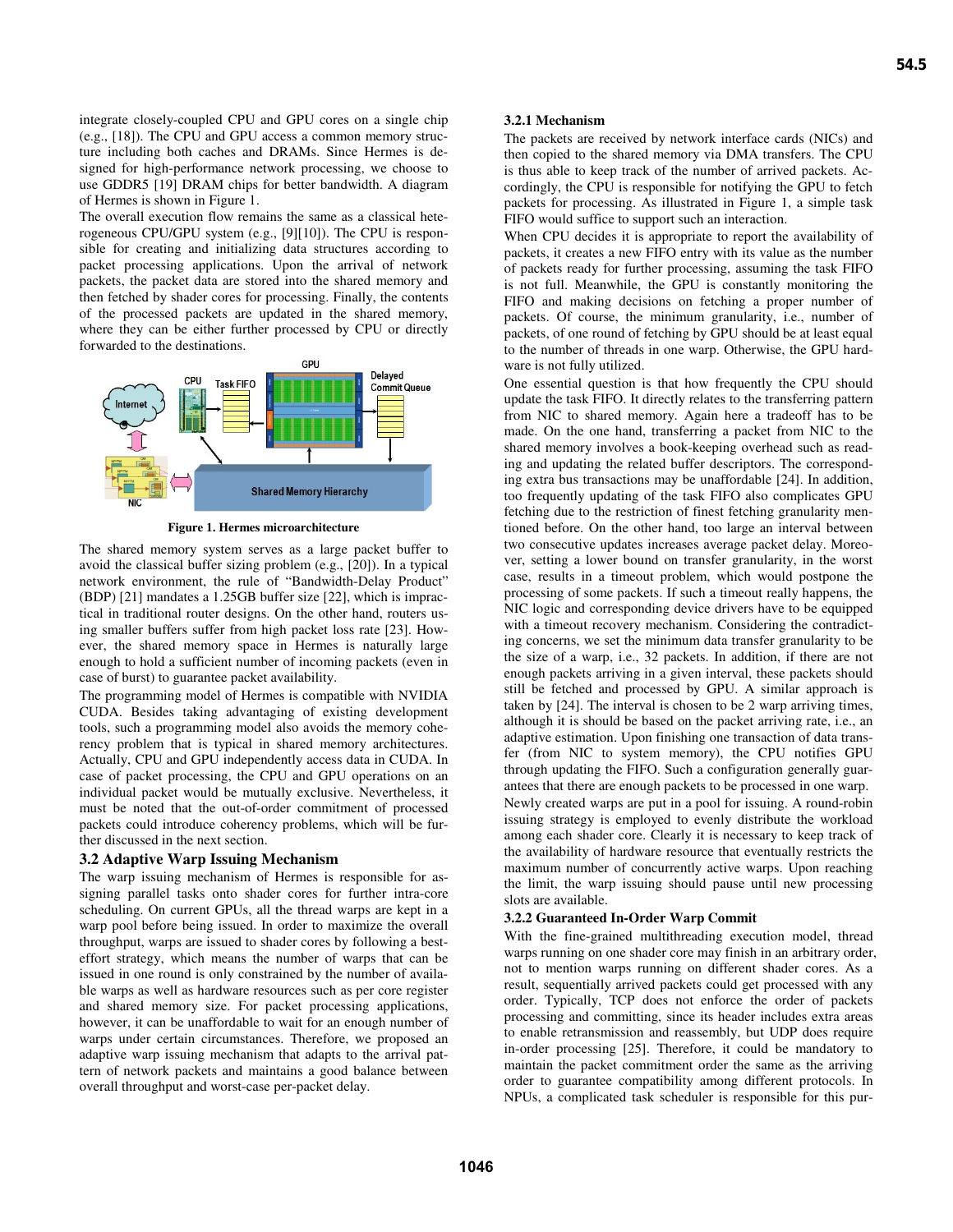pose [26], but our solution only relies on a simple Delay Commit Queue (DCQ).



### **Figure 2. Implementation of Delay Commit Queue (DCQ) with a Lookup Table (LUT)**

The key idea is to allow out-of-order warps execution but enforce in-order commitment. This resembles the Reorder Buffer (ROB) in a processor with hardware-enabled speculation mechanism, although our approach requires much less hardware cost.

As illustrated in Figure 2, the DCQ holds the IDs of those warps that have finished but not committed yet. Every time a warp is about to be issued onto one shader core, and the DCQ is not full, a new entry is allocated. This mapping between warp ID and its DCQ entry ID is recorded in a lookup table (LUT). Upon finishing, the corresponding DCQ entry is updated by indexing the LUT with the finished warp's ID. Only could a warp be committed when all warps arrived earlier have been finished. Once a warp commits, its DCQ entry is reclaimed.

Interestingly, the DCQ also prevents hazards on packet data. The CPU should be aware of the warp status to perform further operation. Such information could be reflected by the header pointer of DCQ. Without DCQ, the write operation by GPU and the read operation of CPU may lead to a data hazard.

#### **3.2.3 Hardware Implementation and Cost Estimation**

Since Hermes is implemented by augmenting an existing GPU microarchitecture, it is necessary to evaluate the extra hardware cost required. As mentioned earlier, we will need three new components, task FIFO, Delay Commit Queue, and DCQ-Warp LUT storing the mapping of warp index to DCQ entry.

Both task FIFO and Delay Commit Queue need to be assigned with a finite size, but there is no theoretical upper bound that could always avoid overflow. Based on extensive experiments, we find that a size of 1K entries for both task FIFO and DCQ suffice for typical packet traces. Since task FIFO stores the number of newly arrived tasks, its entries can be set with a size of one integer, i.e. 32 bits. The DCQ records the warp index and thus the size of its entries can be set as the total number of maximally allowed concurrent warps (MCWs) over all shader cores. In our work, the number of MCWs in a shader core is no larger than 32. Assuming 8 shader cores installed on GPU, the DCQ's entry size can be set as 8 bits. For the DCQ-Warp LUT in a shader core, the number of its entries equals to the number of MCWs. Therefore, one LUT should have 32 entries, with each entry having a warp index portion of 5 bits and a DCQ index portion of 10 bits (to identify a unique entry in DCQ). To ease the alignment issues, we use 16 bits for each entry. Altogether, for a GPU with 8 shader cores, we will need 5.5KB of extra storage that should be implemented in SRAM.

We use CACTI 5.1 [27] to estimate the area cost. Assuming a 45nm process, CACTI's SRAM model reports that task FIFO and DCQ cost 0.053mm<sup>2</sup> and 0.013mm<sup>2</sup> respectively, while 8 DCQ-

Warp LUTs take *0.006mm<sup>2</sup>* in total. Compared to the total area of one GPU chip, the hardware overhead is next to negligible.

## **3.3 API Modifications**

To support the shared memory system and adaptive warp issuing, Hermes requires a few minor modifications on the host side API. A new built-in variable is also required for GPU kernels. Currently implemented as a library, all modifications are based on the CUDA programming model [6], and thus can be integrated into CUDA native language and runtime system.

With the CPU and GPU sharing the same memory storage, the explicit memory copy is not necessary. Therefore, we do not need the memory copy APIs any more. Instead, we add two new memory management APIs, *RMalloc(void \*\*, size\_t)* and *RFree(void \*)*, for allocating and freeing memory storages.

In addition, we also abandon the concept of Cooperative Thread Array (CTA), or thread blocks, and directly organized threads in warps. In fact, it is equivalent to regard CTA size in Hermes as always equal to warp size, i.e., 32. The reason for removing such a thread hierarchy is two-fold. First, we want to reduce the granularity of GPU batch processing to achieve a better average packet delay. Second, in packet processing applications, it is naturally unnecessary for different packets (threads) to share data. Therefore, under such a situation it does not need to organize threads into a larger CTA. An implication of the above decision is that we are now unable to compute a unique index for every thread (packet) as in common CUDA practices, i.e., *unique\_id = block-Idx \* blockDim + threadIdx*. Instead, we define a new built-in variable, *packetIdx*, which is the only piece of necessary information needed to program kernel codes.

# **4. Experimental Evaluation**

In this work, we use GPGPU-Sim [28], a cycle-accurate GPU microarchitecture simulator that supports CUDA programs, to evaluate our modifications. The GPU microarchitecture configurations used in this work are presented in Table 1.

| Hardware Structure                          | Configuration |
|---------------------------------------------|---------------|
| # Shader cores                              | 8             |
| SIMD width                                  | 32            |
| Warp size                                   | 32            |
| Shader core frequency                       | 1000MHz       |
| # Registers per shader core                 | 16768         |
| Shared memory size per shader core          | 16KByte       |
| Maximally allowed concurrent warps per core | User defined  |

**Table 1. Architectural Parameters**

It is worth noting that, in the current implementation of GPGPU-Sim, the host side CUDA codes run on a normal CPU, while the kernel codes are parsed and executed on the simulator. In other words, GPGPU-Sim can only evaluate the performance evaluations of GPU computations. To avoid the complexity and performance overhead of integrating a CPU simulator with GPGPU-Sim, we evaluated the performance advantage of Hermes merely in terms of the overhead of PCIe transfers, which clearly dominate in a GPU accelerated software router like the one proposed in [9].

To evaluate Hermes, we implemented a complete CUDA-enabled software router, which covers all the tasks as declared in Section 2. For DPI, a bloom filter based algorithm [29] that is amenable for GPU implementation is employed. We take the string rule sets from Snort [30], and replay network traffic by Tcpreplay [31]. Packet traces for routing table lookup are retrieved from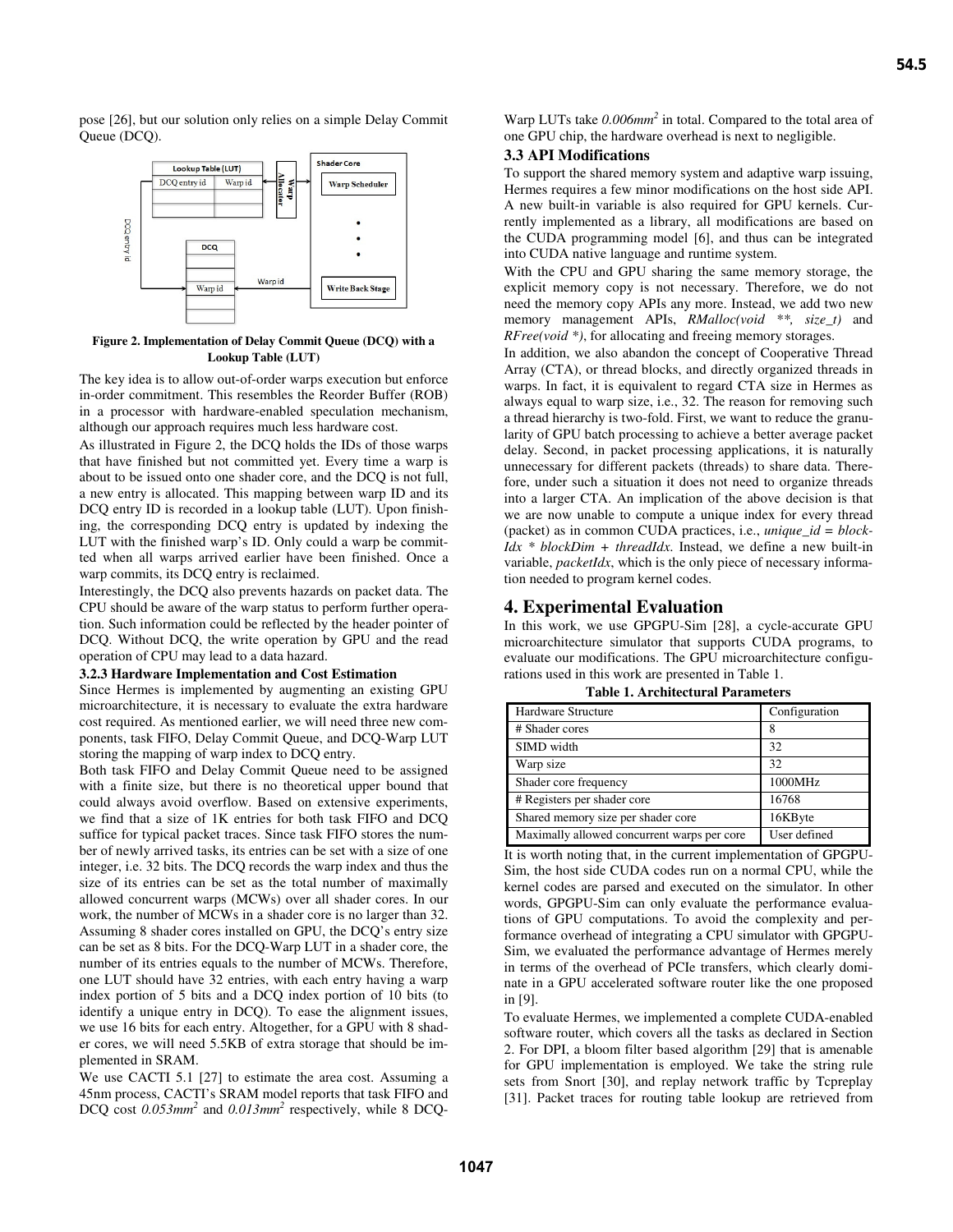

**Figure 3. QoS metrics (a) throughput under burst traffic, (b) delay under burst traffic, (c) delay variance under burst traffic, (d) delay ratio, (e) throughput under sparse traffic, and (f) throughput scaling with # shader cores.** 

RIS [32]. Packet classification implements the basic linear search algorithm and uses ClassBench [33] as the benchmark. The other three applications (CheckIPHeader, DecTTL, and Fragmentation) are adapted from RouterBench [34], and tested under WIDE traffic traces [35].

Since Hermes is targeting the IP routing applications, QoS is of key importance when evaluating system performance. QoS can be generally measured in terms of the following four major metrics, throughput, delay, delay variance, and availability [36]. Because we always perform loss-free tests, we omit the availability metric and only report results of the other three.

Throughput is defined as the total number of bits that can be processed and transferred during a given time period. Delay for a given packet is the time interval between the moment it enters the router and the time it is processed. It consists of both queuing delay and service delay. When the packet arriving rate (line-card rate) exceeds the processing throughput of the system, the succeeding packets have to wait before shader cores are available. This waiting time is the queuing delay. The service delay is the time for a packet to receive complete processing by a shader core (Note that the time spent in the DCQ is included). The delay disparity of different packets measured by interquartile range is designated as delay variance. In our experiments, we regard one warp as the minimum granularity of packet processing and omit the negligible variance among different packets in one warp.

According to our profiling, DPI, packet classification and routing table lookup together consume nearly 90% of total processing time while the rest three (CheckIPHeader, DecTTL and Fragmentation) are much less demanding for processing power. In addition, the latter three applications have almost identical behaviors. Therefore, we use DecTTL as a representative.

Figure 3 shows the three QoS metrics of the four benchmark applications. The number of maximally allowed concurrent warps (MCW) as well as the line-card rate are tuned to get different QoS outcomes. We also present the influence of delay commit queue and the number of shader cores. It is worth noting that due to the limitation of available registers, #MCW cannot be set to 32 for the packet classification application.

A burst traffic that requires packet to be buffered before serviced is used in Figure 3(a) to 3(d). A sparse traffic is applied in 3(e). Both burst and sparse traffics are used in 4(f). Each application has their own line-card rate provided by traffic traces, as shown by the leftmost column of four column-sets in 3(a), 3(e) and 3(f). Figure 3(a) compares a traditional CPU/GPU system with different configurations of Hermes. The overall processing time of CPU/GPU system consists of three components, packet-waiting overhead (the waiting time before enough packets are available for processing), PCIe transfer time, and GPU computation time. Hermes removes the PCIe transfer overhead and amortizes the packet-waiting time among computation. Therefore, the average throughput of Hermes can still outperform CPU/GPU by a factor of 5 in the best case, although the adaptive issuing mechanism violates the throughput-oriented design philosophy of GPU.

Hermes can deliver network packets with a much smaller delay than a traditional CPU/GPU system as showed in 3(b). On the CPU/GPU system, packet delay is composed of waiting delay on the CPU side as well as processing delay on the GPU side. For RTL and DecTTL, due to their relatively simple processing on GPU, the waiting overhead at CPU side would contribute to a non-negligible part of total delay. Therefore, delay improvement is more significant for these two applications, since Hermes can overlap CPU side waiting overhead with GPU processing. Com-